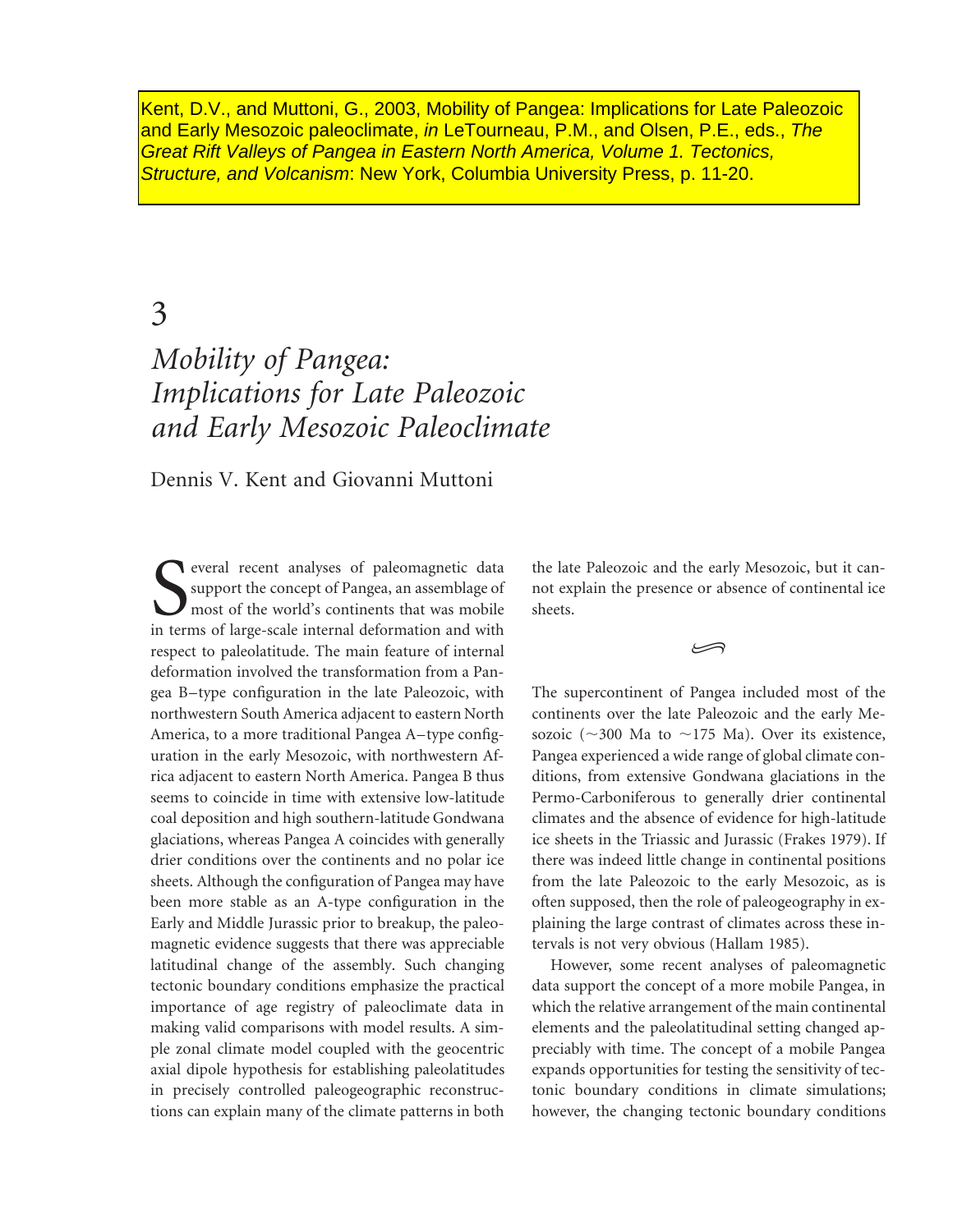also emphasize the importance of precise age correlation of paleoclimate data in making valid paleogeographic reconstructions. This chapter highlights some recent developments in our understanding of the evolution of Pangea in the late Paleozoic and early Mesozoic and calls attention to their possible paleoclimate implications.

#### PALEOMAGNETIC DATA

Paleomagnetism provides one of the best recorders of past locations of the geographic axis and therefore can place critical constraints independent of paleoclimatology on the latitudinal distribution of landmasses. Descriptions of the methodology and assumptions of the subject are discussed extensively elsewhere (for a recent general treatment, see Butler 1992, and for a modern and comprehensive analysis of tectonic applications, see, especially, Van der Voo 1993). Some comments are offered here to remind the reader of the scope and limitations of paleomagnetic data when such data are used for paleocontinental reconstructions.

A central assumption of paleomagnetism is that the Earth's magnetic field, when averaged over some thousands of years, will be approximated closely by that of a geocentric axial dipole (GAD). Thus an observed mean inclination, *I,* can be related to geographic latitude,  $L$ , according to the dipole formula (tan  $I = 2$ tan *L*). Paleomagnetic observations for the past few million years, where accumulated plate motions are small or can be taken into account, indicate that the GAD model is an accurate representation of the paleofield to within a few degrees (e.g., Opdyke and Henry 1969; Schneider and Kent 1990b). The detailed configuration of the paleofield is known less precisely for earlier eras (e.g., Livermore, Vine, and Smith 1984; Schneider and Kent 1990a), and evidence for the general validity of the GAD hypothesis comes to rely mainly on the degree of congruence with the inferred latitudinal dependence of various climate indicators (e.g., Blackett 1961; Briden and Irving 1964). It is therefore useful to maintain a distinction between estimates of latitude obtained from paleomagnetic data and those obtained from paleoclimate data so that the nature of any discrepancies (e.g., those possibly arising from more complicated magnetic fields, regionally

nonzonal climate, or simply poor or undiagnostic data) can be better understood.

According to the GAD hypothesis, paleomagnetic directions of similar age from any locality on a rigid tectonic plate should give the same paleomagnetic pole and hence the location of that plate with respect to the geographic axis. In practice, there will be some scatter in such determinations, and the resulting uncertainty in the mean pole position is usually expressed by the radius of the circle of 95% confidence (A95), according to Fisher statistics (Fisher 1953). The uncertainty in paleopole determinations, where A95 is typically a few degrees and higher, is thought to be caused mainly by experimental and observational errors rather than by complexities in the paleofield (for a caveat on Paleozoic and Precambrian data, see Kent and Smethurst 1998).

A temporal sequence of paleopoles or an apparent polar wander (APW) path is a convenient way to represent the motion of a tectonic plate with respect to the rotation axis. Van der Voo (1993) has introduced a set of seven minimum reliability criteria for evaluating published paleopoles. A low overall quality factor is grounds for rejection, but relatively few results satisfy all the threshold criteria for reliability. Van der Voo (1993) suggested that only those results that pass three or more reliability criteria should be retained as the most suitable candidates for documenting polar wander. Acceptable paleopoles from specific rock units are typically averaged over intervals, usually something such as a geologic epoch or 10 to 30 million years depending on the availability of data, in order to enhance the coherence of the APW path. Paleomagnetic data are not uniform in quality or abundance, so there is considerable variability in the definition and reliability of APW paths for different plates or time intervals. Paleocontinental reconstructions accordingly are not uniformly constrained and may change as better data become available.

Relative motions between tectonic plates or their continental proxies are detected by systematic differences in their respective APW paths. It is also possible that the whole Earth rotated with respect to the rotation axis (e.g., Goldreich and Toomre 1969), a phenomenon referred to as true polar wander (TPW). For the late Mesozoic and Cenozoic, where plate motions are constrained by evidence from the seafloor and by a hot-spot reference frame more or less fixed to the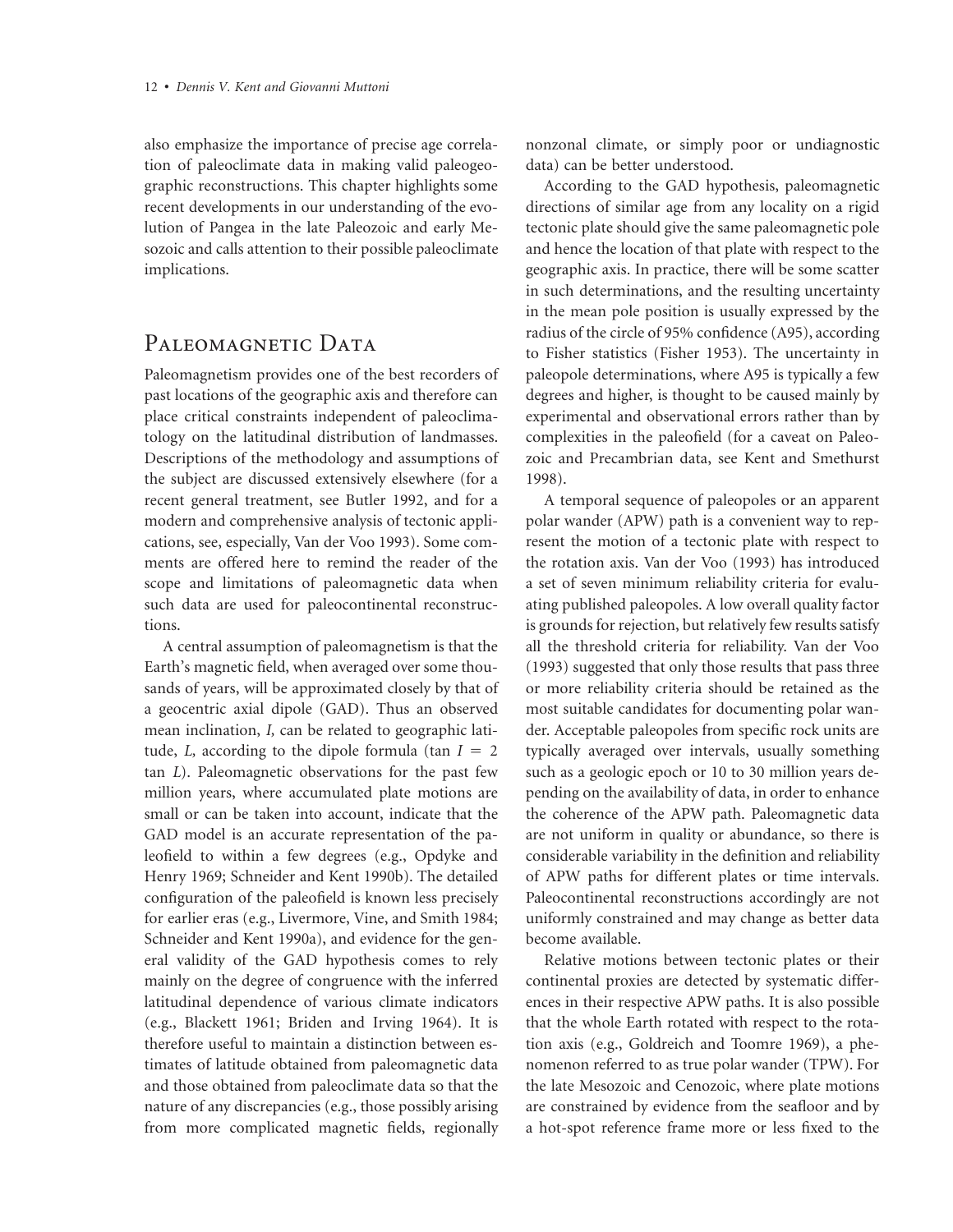solid Earth, the amount of any TPW has been estimated to have been much smaller than plate motions in accounting for polar wander (e.g., Courtillot and Besse 1987; Gordon 1987). Some researchers have suggested episodes of larger TPW for some earlier intervals, such as the Permo-Triassic (Marcano, Van der Voo, and Mac Niocaill 1999), but TPW will remain a moot issue for paleoclimatology provided that the GAD hypothesis remains valid; that is, the dynamo in the fluid outer core always responds to the geographic or rotation axis so that the dipole field tends to remain aligned along it.

There have been occasional suggestions, although they are not well posed as a testable hypothesis, that the paleomagnetic and geographic axes were significantly decoupled for long intervals. For example, Donn (1982, 1989) attempted to explain apparently large disagreements between paleomagnetic data and other paleolatitudinal indicators for the Triassic to Eocene with what might be referred to as paleomagnetic polar wander. Some discrepancies between paleomagnetic and paleoclimatic estimates of paleolatitude have been resolved with better paleomagnetic data—for example, in the Devonian of North America (Heckel and Witzke 1979; Miller and Kent 1988; Stearns, Van der Voo, and Abrahamsen 1989)—or have been taken as an indication of a significant climate problem, as in the case of high-latitude warmth in the Cretaceous and Eocene (Barron, Thompson, and Schneider 1981; Barron 1987). But the underlying nature of other discrepancies is debated still—for example, the evidence for low-latitude glaciation in the late Precambrian (Crowley and Baum 1993; Meert and Van der Voo 1994; Schmidt and Williams 1995; Sohl, Christie-Blick, and Kent 1999). Here we assume the validity of the GAD hypothesis as a basis for determining paleolatitudes in assessing paleoclimate implications.

Finally, it should be noted that the axial symmetry of the dipole model of the field means that a paleomagnetic pole can used to determine the position of a tectonic plate only with respect to lines of paleolatitude, leaving paleolongitude indeterminate. For the late Mesozoic and younger time, marine magnetic anomalies and other signatures of seafloor spreading provide a precise measure of relative paleolongitudes for most tectonic plates. For the early Mesozoic and earlier time, the matching of geological or biogeographic features or provinces, in conjunction with

minimum motion arguments, must be relied on to provide some constraints on the relative longitudinal distribution of tectonic plates.

### PANGEAN CONFIGURATIONS in the Permian, Triassic, and Jurassic

Although a variety of data have demonstrated decisively the existence of Pangea in the late Paleozoic and early Mesozoic, uncertainty remains on its precise configuration. For example, the positions of the various tectonic blocks in eastern Asia may not have become assembled with the rest of Laurasia until sometime in the Jurassic (Enkin et al. 1992). However, a first-order problem considered here is the position of the southern continental assembly of Gondwana with respect to the northern continental assembly of Laurasia. Two general models have been proposed: (1) a supercontinent that maintained a more or less static Pangea A–type configuration over the late Paleozoic and early Mesozoic; and, largely on the basis of paleomagnetic results, (2) a supercontinent that experienced appreciable internal deformation and evolved from a Pangea B–type to a Pangea A–type configuration over this interval.

The Pangea A–type model is the traditional Wegenerian configuration, whose salient feature for this discussion is the placement of northwestern Africa adjacent to eastern North America. A widely used version (Pangea A-1) is Bullard, Everett, and Smith's (1965) reconstruction, which is based on a computerized best fit of the present circum-Atlantic continental margins. Pangea A-1 should thus approximate the relative position of the major continents just prior to the opening of the Atlantic Ocean sometime in the Jurassic.

It has long been recognized, however, that Permian and Triassic paleomagnetic poles from Gondwana (mainly from Africa and South America) with respect to Laurasia (mainly from North America and Europe) do not agree well with the Bullard fit for Pangea, so various alternative reconstructions have been offered to explain the systematic discordance between the respective APW paths. Van der Voo and French (1974) proposed a modification of Pangea A-1 that requires a further approximately 20° clockwise rotation of Gondwana with respect to Laurasia. This adjustment (Pan-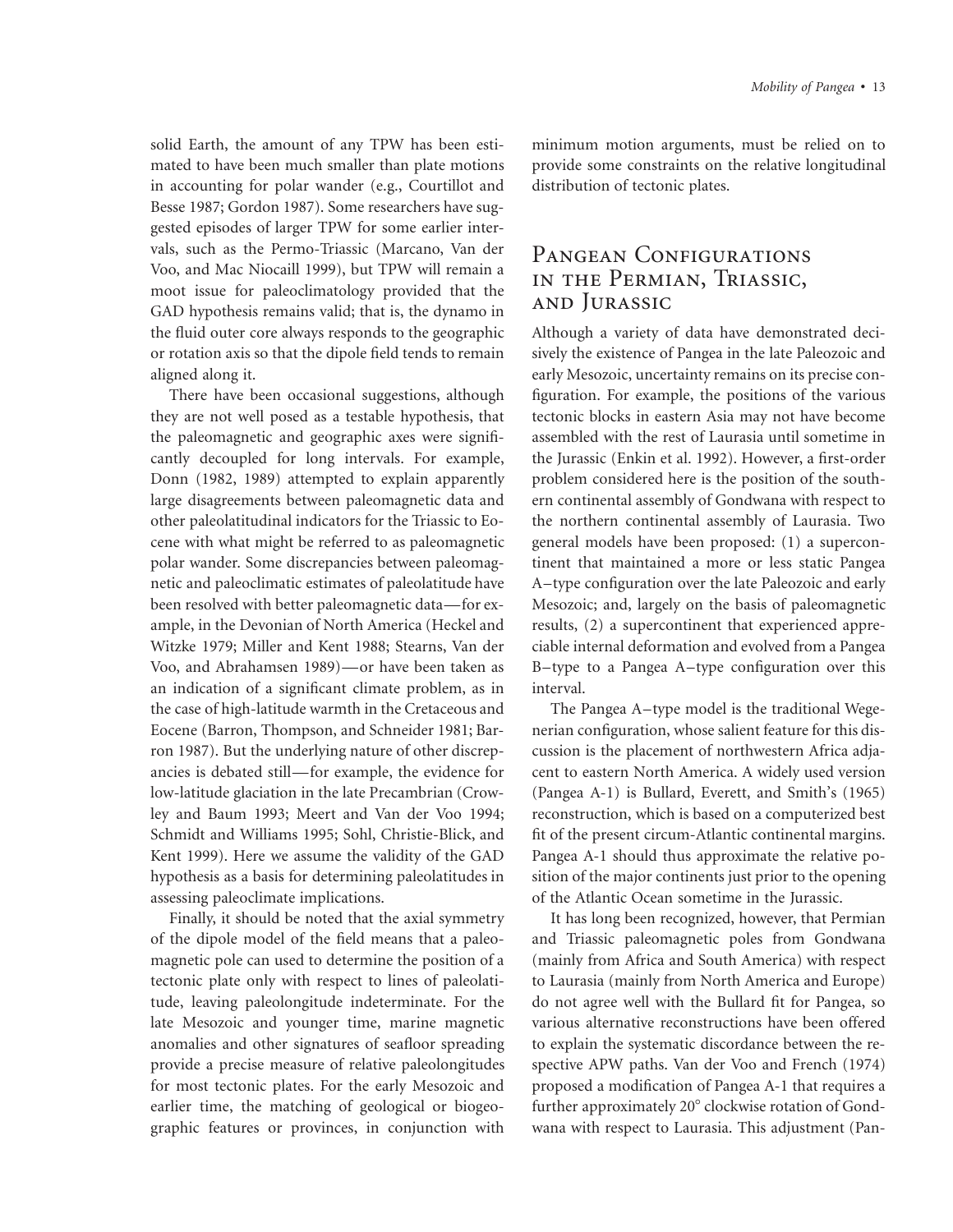gea A-2) brings the northwestern margin of South America much closer to the Gulf Coast margin of North America but does not fully account for the differences in Permian poles.

To bring Permian paleomagnetic poles into even better mutual agreement, Gondwana has to be rotated clockwise as well as northward. However, this rotation results in an unacceptable overlap with Laurasia unless Gondwana is also shifted appreciably eastward, taking advantage of the longitude indeterminacy of the pa-leomagnetic method. The Pangea B reconstruction proposed by Irving (1977) and by Morel and Irving (1981) is the best-known model of this type (see also Smith, Hurley, and Briden 1980; Livermore, Smith, and Vine 1986). An important distinguishing feature of Pangea B is that northwestern South America is placed against eastern North America, whereas northwestern Africa is positioned south of Europe. This would require approximately 3,500 km of subsequent right-lateral relative motion between Gondwana and the northern continents because the Atlantic Ocean opened from a Pangea A–type configuration. The reality of Pangea B thus has been much debated on the basis of geologic and paleomagnetic data (e.g., Hallam 1983; Van der Voo, Peinado, and Scotese 1984; Smith and Livermore 1991; see summary in Van der Voo 1993).

The Permo-Triassic APW path of Gondwana generally is poorly documented, which contributes to the uncertainty in Pangea configurations. To augment the definition of APW in this interval, Muttoni, Kent, and Channell (1996) included paleomagnetic data from the southern Alps in Italy as a proxy for Gondwana and generated a new tectonic model for the evolution of Pangea from the Early Permian to the Early Jurassic by integrating these data with the recently published APW paths representative of Gondwana and Laurasia (Van der Voo 1993). According to this model, the reconstruction that satisfies Early Permian paleopoles is virtually the same as Morel and Irving's (1981) Pangea B (figure 3.1). This conclusion is not strongly dependent on the paleomagnetic data from the southern Alps.

For the Late Permian–Early Triassic and into the Middle–Late Triassic, the Gondwana-proxy data from the southern Alps allow a reconstruction resembling a Pangea A-2 model (figure 3.2). According to Muttoni, Kent, and Channell's (1996) analysis, the major transformation from a Pangea B–type to a Pangea A–type



**FIGURE 3.1** Early Permian (~275 Ma) paleocontinental reconstruction that resembles Pangea B. The Gondwana and Laurasia continents were assembled by using reconstruction parameters from Lottes and Rowley (1990) and from Bullard, Everett, and Smith (1965), respectively, and were oriented with respect to the paleolatitudinal grid according to mean paleopoles summarized by Muttoni, Kent, and Channell (1996), with Gondwana translated longitudinally to avoid overlap with Laurasia. The distribution of the Alleghanian–Hercynian–Variscan orogenic belt (*gray*) is from Morel and Irving (1981); tectonic lines are from Arthaud and Matte (1977). Tethyan tectonics are highly diagrammatic. Shown for reference is the mean zonal variation in evaporation minus precipitation  $(E - P)$  for the modern land plus ocean surface (Crowley and North 1991), which has been further averaged over the Southern and Northern Hemispheres. (From Muttoni, Kent, and Channell 1996).

configuration thus occurred effectively by the end of the Permian. This timing allows the large strike-slip motion associated with the transformation to be connected with the final stages of the Variscan orogeny (Arthaud and Matte 1977). The transition from Pangea B to Pangea A was suggested previously by Irving (1977), by Morel and Irving (1981), and more recently by Torcq et al. (1997) to have occurred during the Triassic. We believe that the Triassic is more likely associated with the tectonically more modest shift from Pangea A-2 to Pangea A-1. Unconformity-bound tectonostratigraphic units preserved in the early Mesozoic rift basins along the central Atlantic margins (Olsen 1997) may reflect such regional transtensional tectonic activity.

Early to Middle Jurassic paleopoles representative of Laurasia and Gondwana are reasonably concordant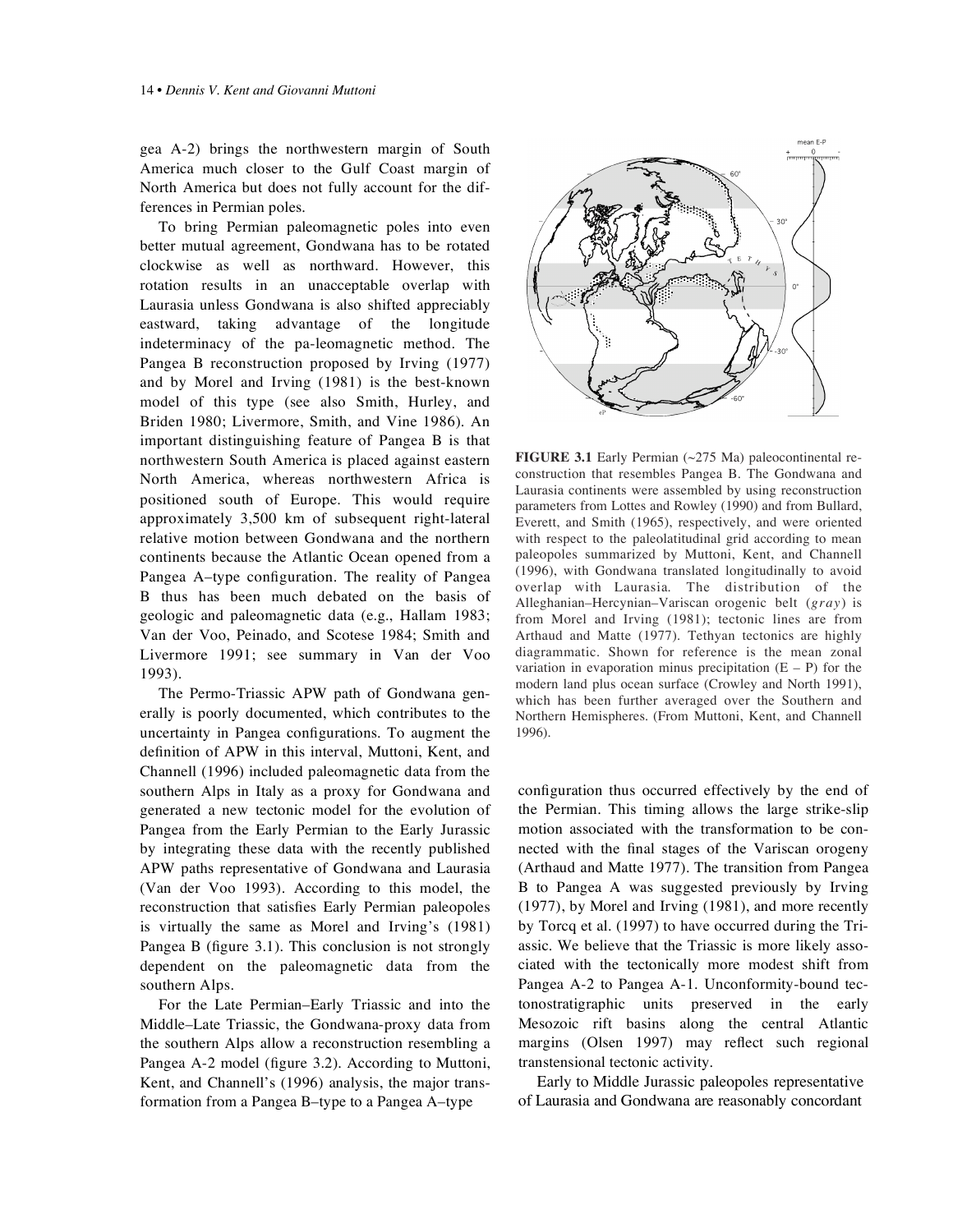

**FIGURE 3.2** Middle–Late Triassic (~225 Ma) paleocontinental reconstruction that resembles Pangea A-2. Notes and abbreviations are as given in figure 3.1. (From Muttoni, Kent, and Channell 1996).

with a Pangea A-1 fit (Van der Voo 1993; Muttoni, Kent, and Channell 1996) from which the Atlantic Ocean began opening at approximately 175 Ma, or during the middle Middle Jurassic (Klitgord and Schouten 1986) (figure 3.3). As indicative of the amount of APW over the Jurassic as a whole, there is approximately 30° of great-circle distance separating Early Jurassic and Early Cretaceous poles for North America, the continent with the most abundant and reliable paleopoles for this interval (Van der Voo 1993). However, because of possible remagnetizations and local tectonic rotations, it is uncertain whether the Ju- rassic APW track for North America follows more or less along the 60th parallel (e.g., May and Butler 1986) or reaches high present-day latitudes of approximately 75° or more in the Middle Jurassic (e.g., Van Fossen and Kent 1990; for reviews and further analysis, see also Hagstrum 1993 and Van der Voo 1992, 1993). Courtillot, Besse, and Theveniaut (1994) constructed synthetic APW paths by transferring data from other Atlantic-bordering continents according to various reconstruction parameters. They concluded that highlatitude APW for North America was the option most compatible with the global paleopole database, as Van der Voo (1993) also found. The high-latitude APW model for North America results in a paleogeographic position of Pangea in the Middle Jurassic, as shown in figure 3.3.



**FIGURE 3.3** Middle Jurassic (~175 Ma) paleocontinental reconstruction that resembles Pangea A-1 (for just prior to the opening of the Atlantic Ocean), with a high-latitude option for Jurassic APW. Notes and abbreviations are as given in figure 3.1. The position of Gondwana versus Laurasia (i.e., Africa versus North America) is from Bullard, Everett, and Smith (1965). The Pangea assembly was oriented with respect to the paleolatitude grid by using the approximately 175 Ma Newark B paleopole of Witte and Kent (1991), which agrees with the synthetic APW path for North America of Courtillot, Besse, and Theveniaut (1994).

#### PANGEAN CLIMATES

Pangea A–type reconstructions have been used in climate simulations of the late Paleozoic and the early Mesozoic (Crowley, Hyde, and Short 1989; Kutzbach and Gallimore 1989; Chandler, Rind, and Ruedy 1992; Klein 1994). However, rather than a single configuration over the Permian and Triassic, an internally mobile Pangea suggested by Irving (1977) is supported in manner, if not in exact timing, by several more recent analyses of paleomagnetic data (Muttoni, Kent, and Channell 1996; Torq et al. 1997; but see dissent in Van der Voo 1993). If corroborated by further work to exclude artifacts from remagnetizations, inclination error, and even nondipole fields, the internal mobility of Pangea provides an additional source of paleogeographic variability that might be relevant to changes in global climate. In general, the Pangea B configuration seems to coincide temporally with extensive low-latitude coal deposits and high southernlatitude Gondwana glaciations in the late Paleozoic. In contrast, a Pangea A paleogeography seems to have ush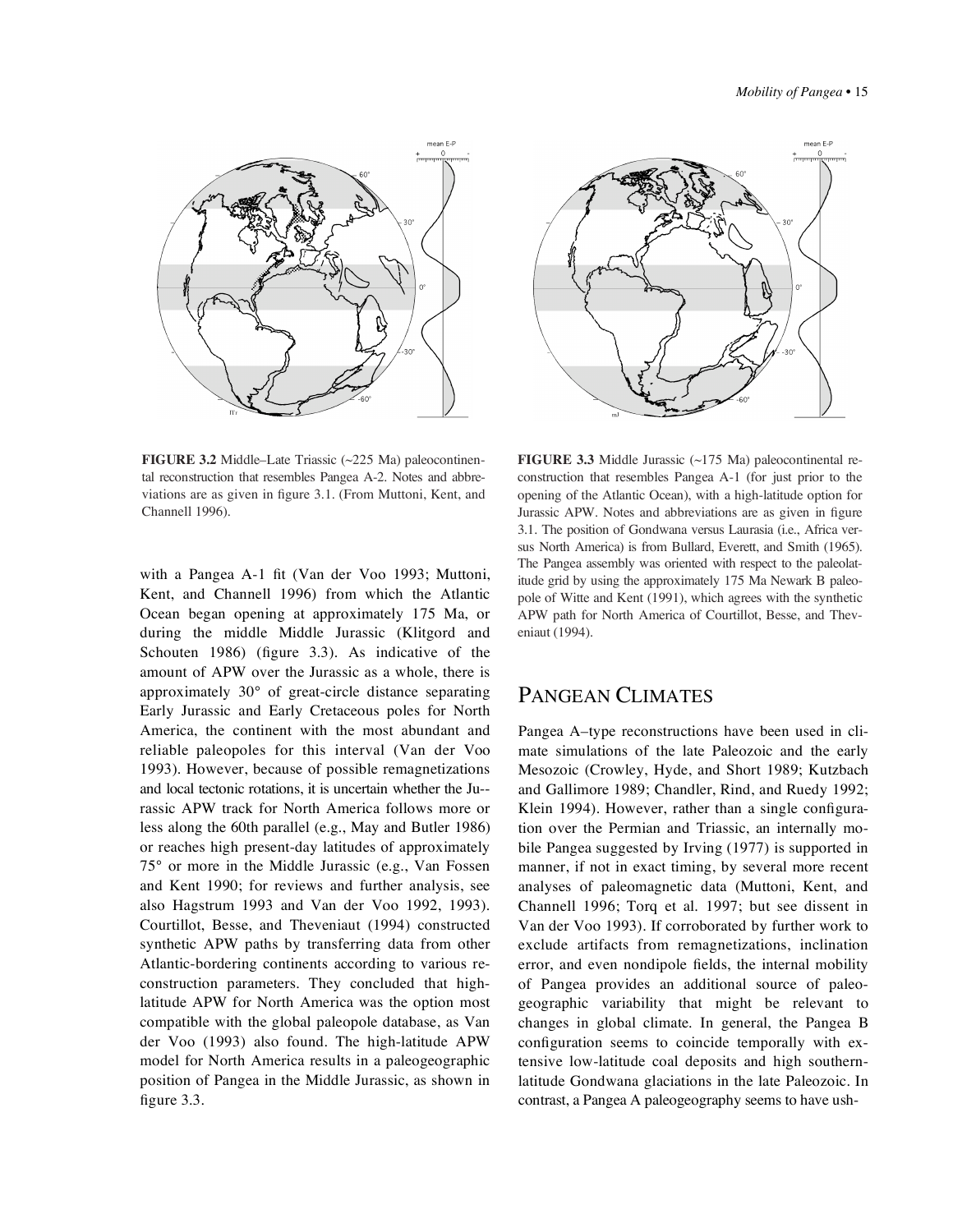ered in the apparently drier continentality of the early Mesozoic when there were no polar ice sheets.

Analogous to the geocentric axial dipole model, which constitutes a powerful testable model for paleomagnetism, a zonal climate model is a useful null hypothesis for understanding the distribution of climate proxies. The zonal-mean annual averages of evaporation (E) and precipitation (P) and especially of their relative variations (E-P rate) (Crowley and North 1991:fig. 2.3) are important elements of climate and hydrology, just as inclination is an important observable element of the geomagnetic field. The measured E-P values in modern-day climate show excess of precipitation over evaporation at middle and high latitudes as well as in the equatorial zone between  $10^{\circ}$ north and 10° south, whereas a deficit of precipitation is found in the subtropical regions between approximately 10 and 35° latitude. These latitudinal bands of relative aridity and humidity are superposed on the Pangea reconstructions (figures 3.1–3.3). It should be noted that this zonal configuration of relative humidity and aridity need not have been the same in the past. For example, many analyses have suggested that there was a desertlike equatorial belt in the Triassic (e.g., Ziegler et al. 1993; Wilson et al. 1994), which, if true, would constitute a first-order discrepancy with the modern atmospheric circulation pattern. Climate proxies should also represent the characteristic state over several million years to minimize aliasing from Milankovitch climate cyclicity (Olsen and Kent 1996).

The difference between Pangea B and Pangea A is mainly in the relative paleolongitudes of Laurasia versus Gondwana; hence the latitudinal distribution of land areas is not very different in the two alternative reconstructions. However, Pangea as a whole gradually shifted northward over the Permian and Triassic and into the Jurassic so that, for example, European sites of near-equatorial coal deposition in the late Paleozoic (figure 3.1) had migrated into the arid belt by the early Mesozoic (figure 3.2). Although Late Triassic paleoclimate indicators from eastern North America are often regarded as the result of local orographic effects (e.g., Manspeizer 1982; Hay and Wold 1998), they are actually very consistent, when correlated precisely using magnetic polarity stratigraphy, with a latitudinal variation in the balance of evaporation to precipitation not that different from today's mean zonal regime. In contrast to many previous analyses for the early Mesozoic,

the existence of an equatorial humid belt is clearly shown in the Late Triassic by the progression from coal-bearing deposits near the paleoequator in eastern North America (e.g., Dan River basin, North Carolina and Virginia [Kent and Olsen 1997]) to eolian deposits at around 10° paleolatitude (e.g., Fundy basin, Nova Scotia [Kent and Olsen 2000]), as well as by evidence of a major through-going Chinle–Dockum paleoriver system that flowed generally northward from Texas in the U.S. Southwest (Riggs et al. 1996). By the time Pangea breakup was under way in the Middle Jurassic, eastern North America had drifted farther north into the arid belt (figure 3.3), which is consistent with the presence of extensive evaporites of likely Jurassic age under the North American east coast margin (Poppe and Poag 1993) and of major eolian deposits such as the Navajo Sandstone in the U.S. Southwest.

A zonal climatic model applied to a mobile Pangea configuration therefore can account for the comings and goings of a variety of climatic conditions. Furthermore, some major paleogeographic differences between Pangea B and Pangea A may have important, nonzonal paleoclimate implications. Pangea B is characterized by a narrow Tethys Sea, open ocean to the south of North America, and an orogenic belt (Alleghanian–Hercynian–Variscan) along the equatorial zone (figure 3.1). Otto-Bliesner (1993) suggested that significant topography along the equator can enhance humidity in the tropical zone and hence the formation of coals. In contrast, the Pangea A–type reconstruction has a wide Tethys Sea, mostly landmass to the south of North America, and the eventual development of rift basins with a more meridional trend along the central Atlantic margins (figures 3.2 and 3.3).

An important issue is the ability to separate actual nonzonal features of climate from artifacts of poor spatiotemporal resolution or from errors in continental reconstructions. Even with very slow latitudinal drift, which characterized North America in the Late Triassic  $(\sim 0.3^{\circ}/\text{million}$  years [Kent and Witte 1993]), the customary mapping of paleoclimate data in time slices of 10 to 15 million years (e.g., the Carnian or Norian–Rhaetian [Hay et al. 1982; Wilson et al. 1994]) is likely to obscure evidence for narrow climate zones with steep latitudinal gradients, such as the tropical humid belt. Distortion of climate patterns is exacerbated for faster latitudinal drift (e.g., 1° per million years in the Jurassic [Van Fossen and Kent 1990]),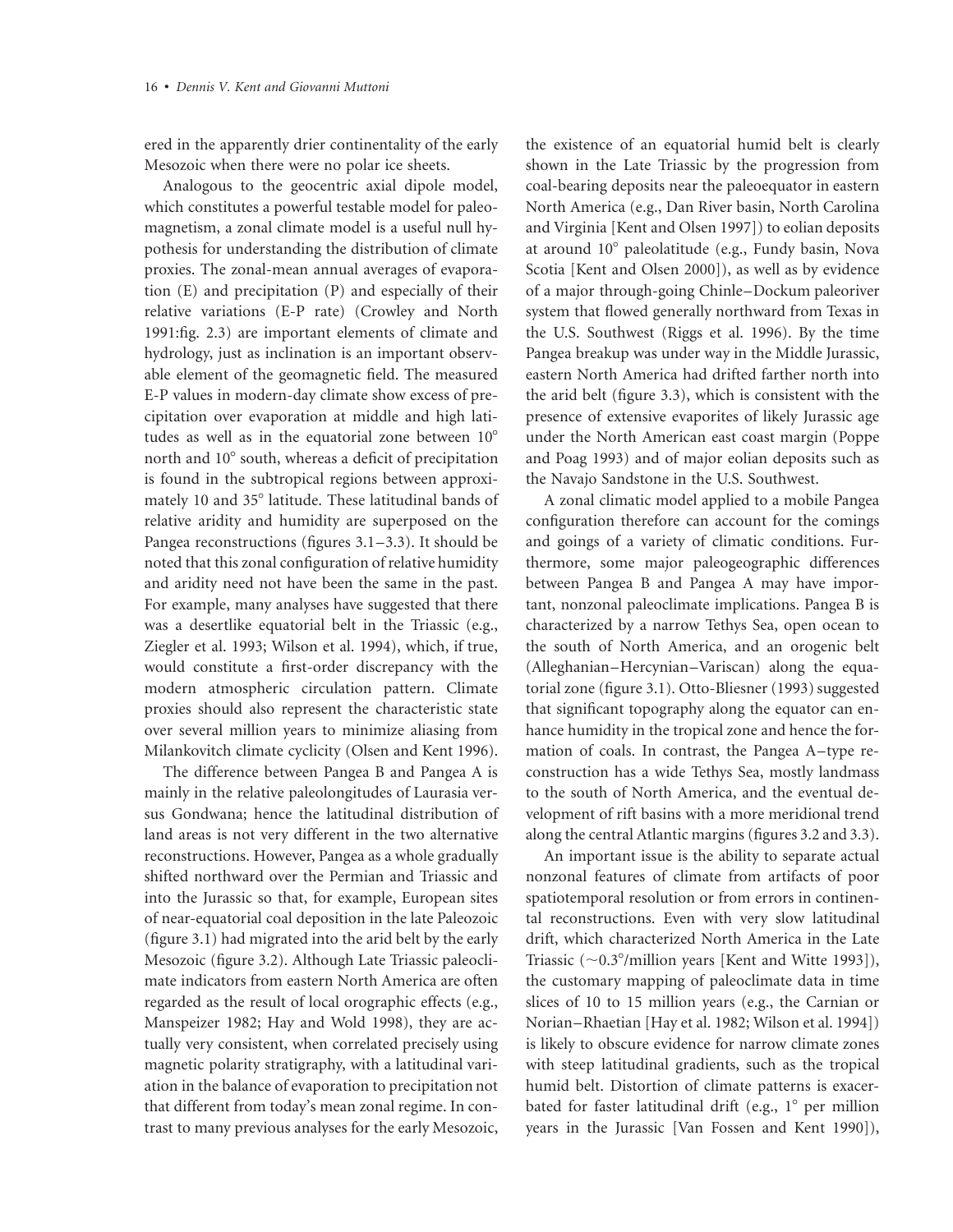

**FIGURE 3.4** Map of present-day North America with inferred zonal bands of arid  $(E > P)$  and humid  $(P > E)$  climate for the Early Permian, Middle–Late Triassic, and Middle Jurassic. Paleopoles used to construct paleolatitudes for North America are 46°N 124°E for Early Permian (~275 Ma), 51°N 96°E for Middle–Late Triassic (~225 Ma) (both poles from Muttoni, Kent, and Channell 1996:table 3), and 74°N 96°E for Middle Jurassic ( $\sim$ 175 Ma) (Witte and Kent 1991).

where there is also the greater likelihood of poor age registry and systematic offsets between the paleoclimate indicators and the paleomagnetic observations that are inevitably needed for the paleolatitudinal framework. Artifacts of such loose cataloging provide a testable alternative explanation to nonzonal effects for what are sometimes interpreted as contradictory geographic arrays of climate indicators (e.g., Chandler, Rind, and Ruedy 1992; Hay and Wold 1998).

# **CONCLUSIONS**

The mobility of Pangea has important but largely underestimated implications for understanding the significance of late Paleozoic and early Mesozoic paleoclimate indicators. Pangea paleogeographic reconstructions from the Early Permian to the Middle Jurassic (Muttoni, Kent, and Channell 1996; this study) have been compared with modern-day climatic indicators such as the relative rate of evaporation and precipitation under the null hypothesis of a zonal climate model. Climatic variations from arid  $(E > P)$  to humid  $(P > E)$  conditions across large portions of the Pangeaforming continents can be accounted for by internal or total Pangea mobility or by both. A large portion of North America, for example, was characterized in the Early Permian by humid  $(P > E)$  conditions, which correspond on modern-day Earth to the savanna–rain forest equatorial belt, whereas by the Middle Jurassic

the same areas fell within the arid belt  $(E > P)$ , which currently characterizes tropical deserts such as the Sahara (figure 3.4). Reliable paleomagnetic-derived paleogeographic reconstructions under the hypothesis of a zonal climate model therefore can explain a wide variety of climatic conditions over late Paleozoic and early Mesozoic Pangea. At the present level of analysis, it is not even obvious that the widths of the humid and arid belts in the late Paleozoic and early Mesozoic were markedly different from those of today's world, despite the major differences in paleogeography.

#### **ACKNOWLEDGMENTS**

We thank Paul Olsen for sharing stimulating ideas and valuable information on many aspects of early Mesozoic history, the reviewers of an earlier version of this chapter for their many constructive comments, and Bill Lowrie for a critical reading of this version. Support for this work was provided by the Climate Dynamics Program of the U.S. National Science Foundation (grant ATM93–17227). This chapter is Lamont-Doherty Earth Observatory contribution no. 6101.

# LITERATURE CITED

Arthaud, F., and P. Matte. 1977. Late Paleozoic strike-slip faulting in southern Europe and northern Africa: Result of a right-lateral shear zone between the Appala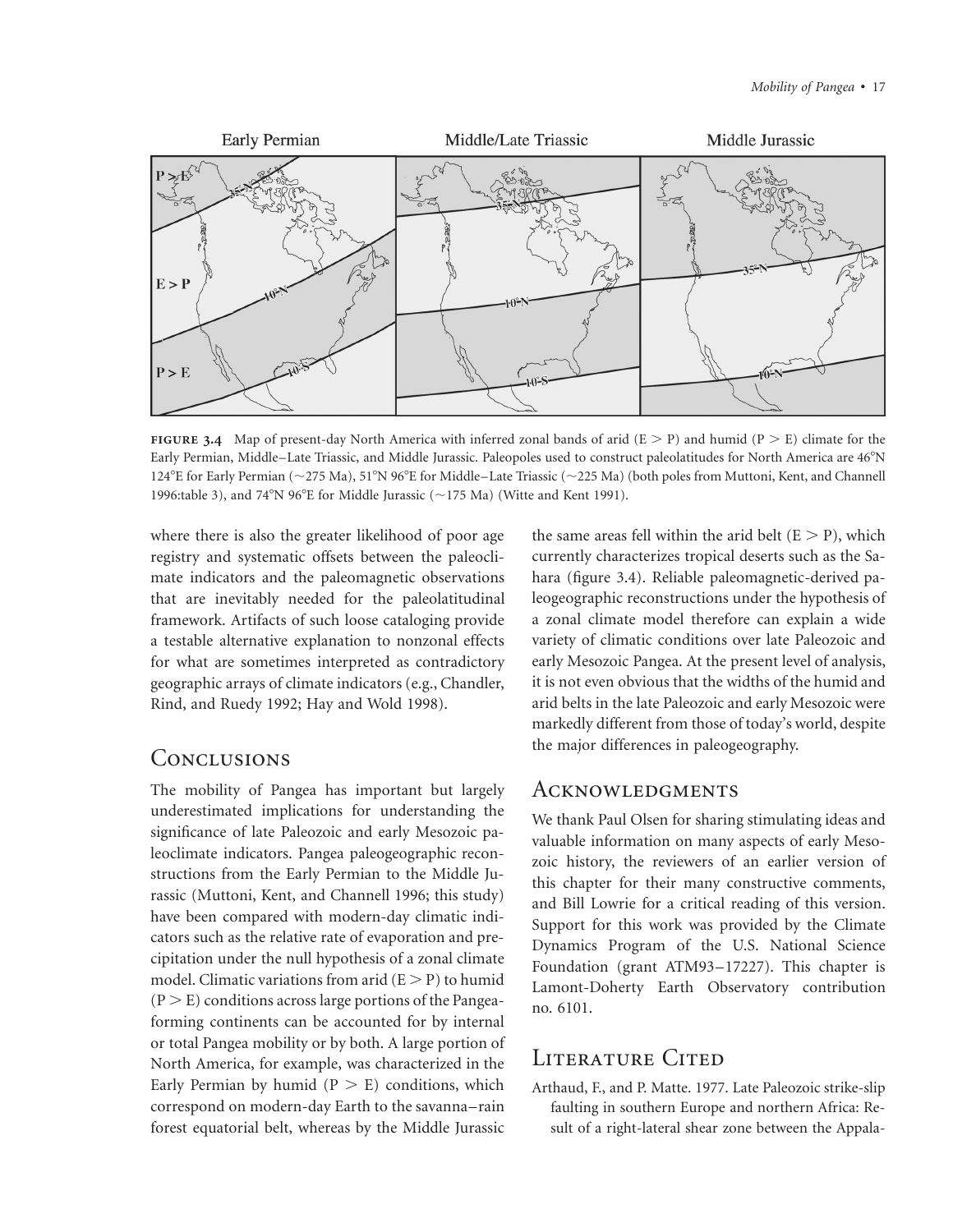chians and the Urals. *Geological Society of America Bulletin* 88:1305–1320.

- Barron, E. J. 1987. Eocene equator-to-pole surface ocean temperatures: A significant climate problem? *Paleoceanography* 2:729–739.
- Barron, E. J., S. L. Thompson, and S. H. Schneider. 1981. An ice-free Cretaceous? Results from climate model simulations. *Science* 212:501–508.
- Blackett, P. M. S. 1961. Comparison of ancient climates with the ancient latitudes deduced from rock magnetic measurements. *Proceedings of the Royal Society of London,* part A 263:1–30.
- Briden, J. C., and E. Irving. 1964. *Palaeolatitude Spectra of Sedimentary Palaeoclimatic Indicators: Problems in Palaeoclimatology.* New York: Interscience.
- Bullard, E. C., J. E. Everett, and A. G. Smith. 1965. A symposium on continental drift. IV. The fit of the continents around the Atlantic. *Philosophical Transactions of the Royal Society of London,* part A 258:41–51.
- Butler, R. F. 1992. *Paleomagnetism: Magnetic Domains to Geologic Terranes.* Oxford: Blackwell Scientific.
- Chandler, M. A., D. Rind, and R. Ruedy. 1992. Pangaean climate during the Early Jurassic: GCM simulations and the sedimentary record of paleoclimate. *Geological Society of America Bulletin* 104:543–559.
- Courtillot, V., and J. Besse. 1987. Magnetic field reversals, polar wander, and core-mantle coupling. *Science* 237:1140–1147.
- Courtillot, V., J. Besse, and H. Theveniaut. 1994. North American Jurassic apparent polar wander: The answer from other continents? *Physics of the Earth and Planetary Interiors* 82:87–104.
- Crowley, T. J., and S. K. Baum. 1993. Effect of decreased solar luminosity on Late Precambrian ice extent. *Journal of Geophysical Research* 98:16723–16732.
- Crowley, T. J., W. T. Hyde, and D. A. Short. 1989. Seasonal cycle variations on the supercontinent of Pangaea. *Geology* 17:457–460.
- Crowley, T. J., and G. R. North. 1991. *Paleoclimatology.* New York: Oxford University Press.
- Donn, W. L. 1982. The enigma of high-latitude paleoclimate. *Palaeogeography, Palaeoclimatology, Palaeoecology* 40:199–212.
- Donn, W. L. 1989. Paleoclimate and polar wander. *Palaeogeography, Palaeoclimatology, Palaeoecology* 71: 225–236.
- Enkin, R. J., Z. Yang, Y. Chen, and V. Courtillot. 1992. Paleomagnetic constraints on the geodynamic history of the major blocks of China from the Permian to the present. *Journal of Geophysical Research* 97:13953– 13989.
- Fisher, R. A. 1953. Dispersion on a sphere. *Proceedings of the Royal Society of London,* part A 217:295–305.
- Frakes, L. A. 1979. *Climates Throughout Geologic Time.* New York: Elsevier.
- Goldreich, P., and A. Toomre. 1969. Some remarks on polar wandering. *Journal of Geophysical Research* 74:2555–2567.
- Gordon, R. G. 1987. Polar wandering and paleomagnetism. *Annual Review of Earth and Planetary Science* 15:567–593.
- Hagstrum, J. T. 1993. North American Jurassic APW: The current dilemma. *Eos: Transactions of the American Geophysical Union* 74:65–69.
- Hallam, A. 1983. Supposed Permo-Triassic megashear between Laurasia and Gondwana. *Nature* 301:499– 502.
- Hallam, A. 1985. A review of Mesozoic climates. *Journal of the Geological Society of London* 142:433–445.
- Hay, W. W., J. F. Behensky Jr., E. J. Barron, and J. L. I. Sloan. 1982. Late Triassic–Liassic paleoclimatology of the proto-central North Atlantic rift system. *Palaeogeography, Palaeoclimatology, Palaeoecology* 40:  $13 - 30.$
- Hay, W. W., and C. N. Wold. 1998. The role of mountains and plateaus in a Triassic climate model. In T. J. Crowley and K. C. Burke, eds. *Tectonic Boundary Conditions for Climate Reconstructions,* vol. 39, pp. 116–143. New York: Oxford University Press.
- Heckel, P. H., and B. J. Witzke. 1979. Devonian world palaeogeography determined from distribution of carbonates and related lithic palaeoclimatic indicators. In C. T. Scrutton and M. G. E. Bassett, eds., *The Devonian System,* pp. 9–123. Special Papers in Palaeontology, no. 23. London: Palaeontological Association.
- Irving, E. 1977. Drift of the major continental blocks since the Devonian. *Nature* 270:304–309.
- Kent, D. V., and P. E. Olsen. 1997. Paleomagnetism of Upper Triassic continental sedimentary rocks from the Dan River–Danville rift basin (eastern North America). *Geological Society of America Bulletin* 109:366– 377.
- Kent, D. V., and P. E. Olsen. 2000. Magnetic polarity stratigraphy and paleolatitude of the Triassic–Jurassic Blomidon Formation in the Fundy basin (Canada): Implications for early Mesozoic tropical climate gradients. *Earth and Planetary Science Letters* 179:311– 324.
- Kent, D. V., and M. A. Smethurst. 1998. Shallow bias of paleomagnetic inclinations in the Paleozoic and Precambrian. *Earth and Planetary Science Letters* 160: 391–402.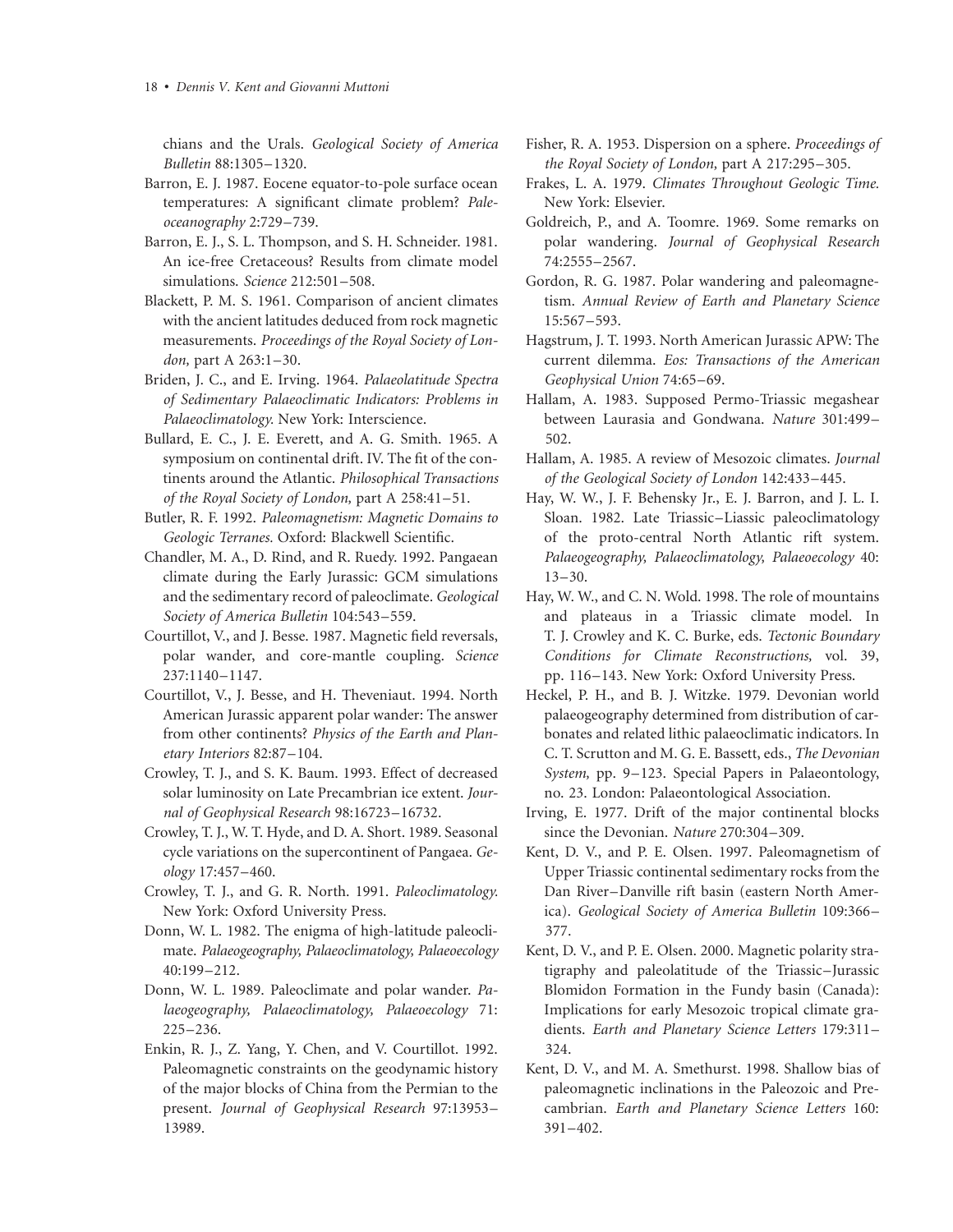- Kent, D. V., and W. K. Witte. 1993. Slow apparent polar wander for North America in the Late Triassic and large Colorado Plateau rotation. *Tectonics* 12:291–300.
- Klein, G. D., ed. 1994. *Pangea: Paleoclimate, Tectonics, and Sedimentation During Accretion, Zenith, and Breakup of a Supercontinent.* Geological Society of America Special Paper, no. 288. Boulder, Colo.: Geological Society of America.
- Klitgord, K. D., and H. Schouten. 1986. Plate kinematics of the central Atlantic. In P. R. Vogt and B. E. Tucholke, eds., *The Western North Atlantic Region,* pp. 351–378. Vol. M of *The Geology of North America.* Boulder, Colo.: Geological Society of America.
- Kutzbach, J. E., and R. G. Gallimore. 1989. Pangaean climates: Megamonsoons of the megacontinent. *Journal of Geophysical Research* 94:3341–3357.
- Livermore, R. A., A. G. Smith, and F. J. Vine. 1986. Late Palaeozoic to early Mesozoic evolution of Pangaea. *Nature* 322:362–365.
- Livermore, R. A., F. J. Vine, and A. G. Smith. 1984. Plate motions and the geomagnetic field. II. Jurassic to Tertiary. *Geophysical Journal of the Royal Astronomical Society* 79:939–961.
- Lottes, A. L., and D. B. Rowley. 1990. Reconstruction of the Laurasian and Gondwanan segments of Permian Pangaea. In W. S. McKerrow and C. R. Scotese, eds., *Palaeozoic Palaeogeography and Biogeography,* pp. 383– 395. Geological Society Memoir, no. 12. London: Geological Society.
- Manspeizer, W. 1982. Triassic–Liassic basins and climate of the Atlantic passive margins. *Geologische Rundschau* 71:895–917.
- Marcano, M. C., R. Van der Voo, and C. Mac Niocaill. 1999. True polar wander during the Permo-Triassic. *Journal of Geodynamics* 28:75–95.
- May, S. R., and R. F. Butler. 1986. North American Jurassic apparent polar wander: Implications for plate motion, paleogeography, and Cordilleran tectonics. *Journal of Geophysical Research* 91:11519–11544.
- Meert, J. G., and R. Van der Voo. 1994. The Neoproterozoic (1000–540 Ma) glacial intervals: No more snowball Earth? *Earth and Planetary Science Letters* 123:1–13.
- Miller, J. D., and D. V. Kent. 1988. Paleomagnetism of the Siluro-Devonian Andreas Redbeds: Evidence for an Early Devonian supercontinent? *Geology* 16:195–198.
- Morel, P., and E. Irving. 1981. Paleomagnetism and the evolution of Pangea. *Journal of Geophysical Research* 86:1858–1987.
- Muttoni, G., D. V. Kent, and J. E. T. Channell. 1996. Evo-

lution of Pangea: Paleomagnetic constraints from the southern Alps, Italy. *Earth and Planetary Science Letters* 140:97–112.

- Olsen, P. E. 1997. Stratigraphic record of the early Mesozoic breakup of Pangea in the Laurasia–Gondwana rift system. *Annual Review of Earth and Planetary Science* 25:337–401.
- Olsen, P. E., and D. V. Kent. 1996. Milankovitch climate forcing in the tropics of Pangea during the Late Triassic. *Palaeogeography, Palaeoclimatology, Palaeoecology* 122:1–26.
- Opdyke, N. D., and K. W. Henry. 1969. A test of the dipole hypothesis. *Earth and Planetary Science Letters* 6:139–151.
- Otto-Bliesner, B. L. 1993. Tropical mountains and coal formation: A climate model study of the Westphalian (306 Ma). *Geophysical Research Letters* 20:1947–1950.
- Poppe, L. J., and C.W. Poag.1993. Mesozoic stratigraphy and paleoenvironments of the Georges Bank basin: A correlation of exploratory and COST wells. *Marine Geology* 113:147–162.
- Riggs, N. R., T. M. Lehman, G. E. Gehrels, and W. R. Dickinson. 1996. Detrital zircon link between headwaters and terminus of the Upper Triassic Chinle–Dockum paleoriver system. *Science* 273: 97– 100.
- Schmidt, P. W., and G. E. Williams. 1995. The Neoproterozoic climatic paradox: Equatorial palaeolatitude for Marinoan glaciation near sea level in South Australia. *Earth and Planetary Science Letters* 134:107– 124.
- Schneider, D. A., and D. V. Kent. 1990a. Testing models of the Tertiary paleomagnetic field. *Earth and Planetary Science Letters* 101:260–271.
- Schneider, D. A., and D. V. Kent. 1990b. The timeaveraged paleomagnetic field. *Reviews of Geophysics* 18:71–96.
- Smith, A. G., A. M. Hurley, and J. C. Briden. 1980. *Phanerozoic Paleocontinental World Maps.* Cambridge: Cambridge University Press.
- Smith, A. G., and R. A. Livermore. 1991. Pangea in Permian to Jurassic time. *Tectonophysics* 187:135–179.
- Sohl, L. E., N. Christie-Blick, and D. V. Kent. 1999. Paleomagnetic polarity reversals in Marinoan (ca. 600 Ma) glacial deposits of Australia: Implications for the duration of low-latitude glaciation in Neoproterozoic times. *Geological Society of America Bulletin* 111:1120– 1139.
- Stearns, C., R. Van der Voo, and N. Abrahamsen. 1989. A new Siluro-Devonian paleopole from early Paleo-